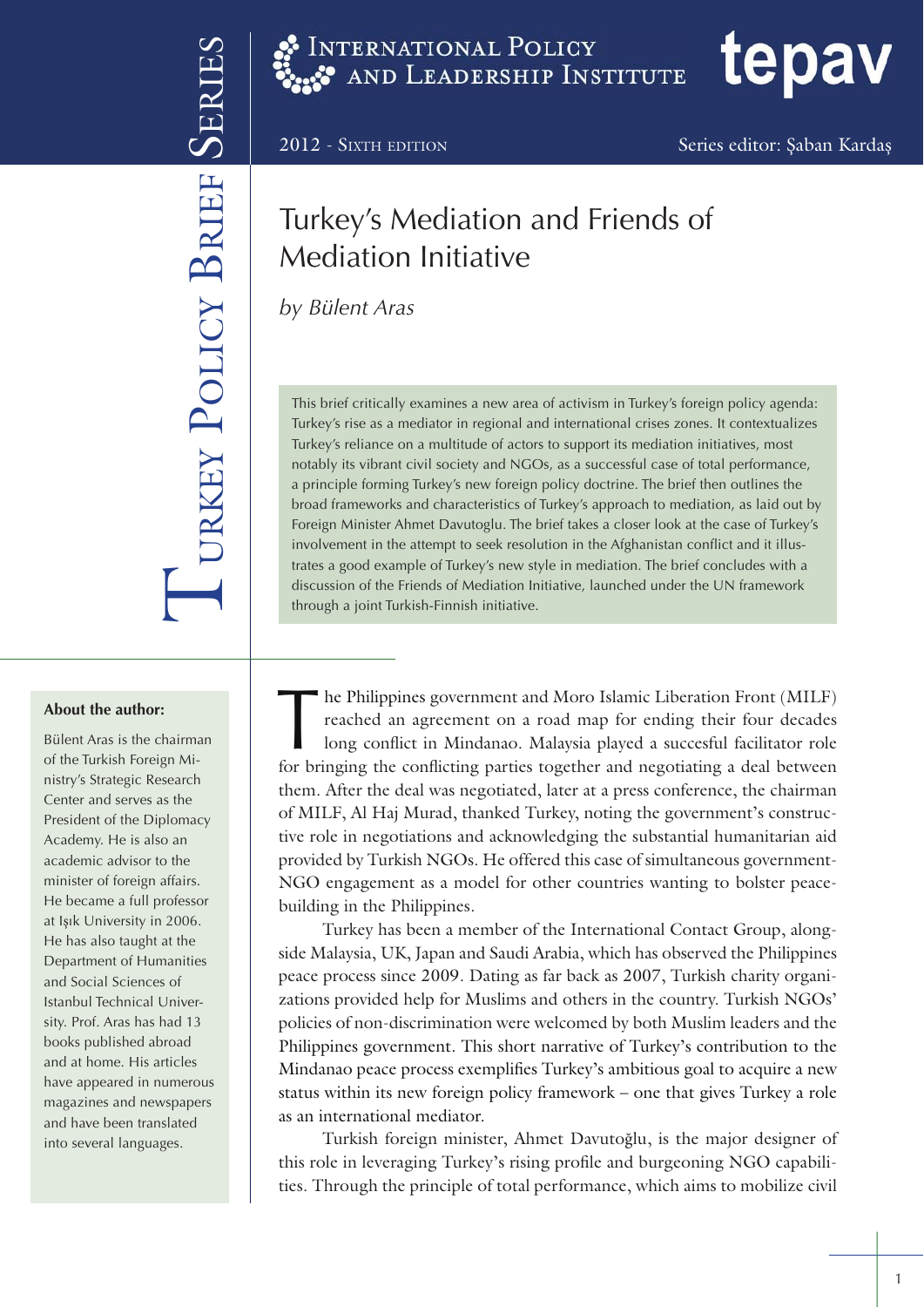society, universities, NGOs and others behind foreign policy, he assigns a role for civil society in foreign policymaking. The notion of total performance has found its most substantial manifestation in Turkey's growing mediation efforts outside its borders.

Davutoğlu presents Turkey as possessing a number of distinctive features in international relations, which makes it an ideal mediator in its immediate neighborhood and beyond. He further offers his design of Turkish mediation as an exemplary new model for more effective mediation. In addition to carrying out mediation services in ongoing crisis areas, Turkey also pursues an ambitious project entitled 'Friends of Mediation'. In coordination with the United Nations and through support from Finland, two resolutions were passed in the General Assembly and a UN guide for effective mediation was prepared. I will touch upon Turkey's mediation style, some examples of its international mediation and the Friends of Mediation initiative to shed light on Turkey's new ambitious foreign policy role.

Turkey's International Mediation Regime

According to Davutoğlu, Turkey has the unique character as a country which has simultaneously nurtured long standing partnerships with the West while sharing common civilizational and cultural affinity with many other parts of the world.<sup>1</sup> With this background, Turkey's mediation role blends the ability for empathy with the conflicting sides and an ethical stance in dealings with the parties of a conflict. Turkey has material and discursive capabilities to pursue an effective mediator role in a myriad of crises worldwide. In Davutoğlu's vision, an ideal mediator brings abilities such as understanding the context and the actors, playing an insider role while being able to preserve its reliability, and controlling the role and involvement of outside actors. Turkey's projection of its mediation role relies, to a large extent, on the assumption of itself being a credible actor and on the promotion of regional ownership and inclusiveness. The uniqueness of Turkish mediators comes from a combination of their broad perspective and material capabilities which are the result of experience and access to a wide cultural and civilizational outreach.<sup>2</sup>

Turkey's international mediation is built on new capabilities of multidimensional and dynamic foreign policy, and the ability to coordinate this with the demands of various societal groups. This new foreign policy has raised the country's profile by way of bilateral, regional and international initiatives. It has a new and wider institutional framework, among others, with the inclusion of TIKA, the official development agency, Yunus Emre Foundation, (the Turkish version of Goethe Institute or Cervantes), the Public Diplomacy Agency and the Presidency of Turks Abroad and Related Communities, which among others carries out projects serving the

"The notion of total performance has found its most substantial manifestation in Turkey's growing mediation efforts outside its borders."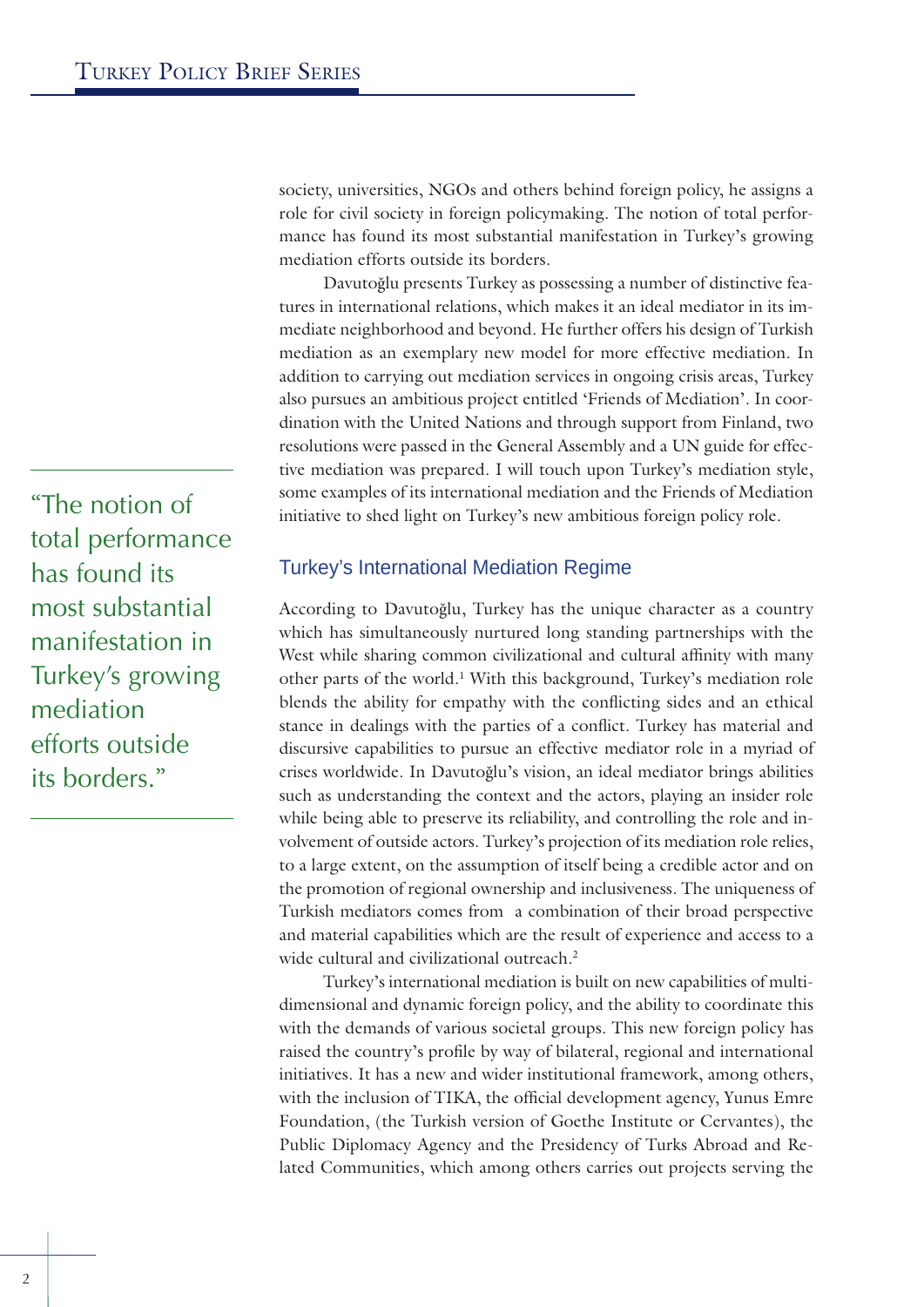needs of the Turkish diaspora. The activities of these organizations have been coordinated by the Foreign and Prime Ministries working in close cooperation with each other.

Complementing these new instruments is Turkey's civil capacity that relies on charity organizations, other specialized civil society institutions and business associations. Turkish foreign policy develops in a pluralistic environment, and societal demands occupy an influential role in this process. The emerging epistemic community in the universities and a new generation of think-tanks also increase knowledge and awareness of foreign policy issues in society. Turkish civil society took the lead in several cases and directed foreign policymakers to take positions on international issues, while it itself remain engaged in several crisis spots worldwide. The most recent example of this is Turkey's involvement in finding a solution to mitigate certain Buddhist groups' violence against Arakan Muslims in Myanmar. It is important to note that while Turkey plays an official role in conflict zones requiring mediation, Turkish policymakers also benefit from NGOs' activities for humanitarian help and business involvement in infrastructural development. For example, before Turkish government involvement in the Myanmar situation, Turkish NGOs were already in the conflict zone providing humanitarian relief to victims of violence.

## Example of Turkey's mediation: Afghanistan case

Turkey's mediation efforts are visible in the Balkans, the Palestinian question, Iraq, the Iranian nuclear issue and several others. However, the case of Afghanistan exemplifies Turkey's international mediation in unique ways. Turkey's prospectus for peace in Afghanistan relies on several proposals: reconciliation and restructuring in Afghan society, bridging the gap between Afghanistan and Pakistan and enhancing regional cooperation between Afghanistan and countries in its neighbourhood. In an example that illustrates total performance, Afghanistan is at the top of Turkey's official aid list. TIKA coordinates Turkey's development assistance and operates in a wide range of areas from education of bureaucrats to building and managing hospitals. A substantial part of Turkey's scholarship program for foreign students goes to Afghan citizens who attend universities in Turkey at the graduate and post-graduate levels. Turkey is also involved in restructuring Afghanistan's military capabilities. It has led NATO operations twice since 2001 and is in control of Kabul Central Command. Two Provincial Reconstruction Teams<sup>3</sup> in Afghanistan operate under Turkey's supervision.

Turkish NGOs are active in terms of humanitarian aid and rebuilding of different sectors from health to education in Afghanistan. A prominent contribution is provided by Turkish schools, which operate all over

"Turkish foreign policy develops in a pluralistic environment, and societal demands occupy an influential role in this process."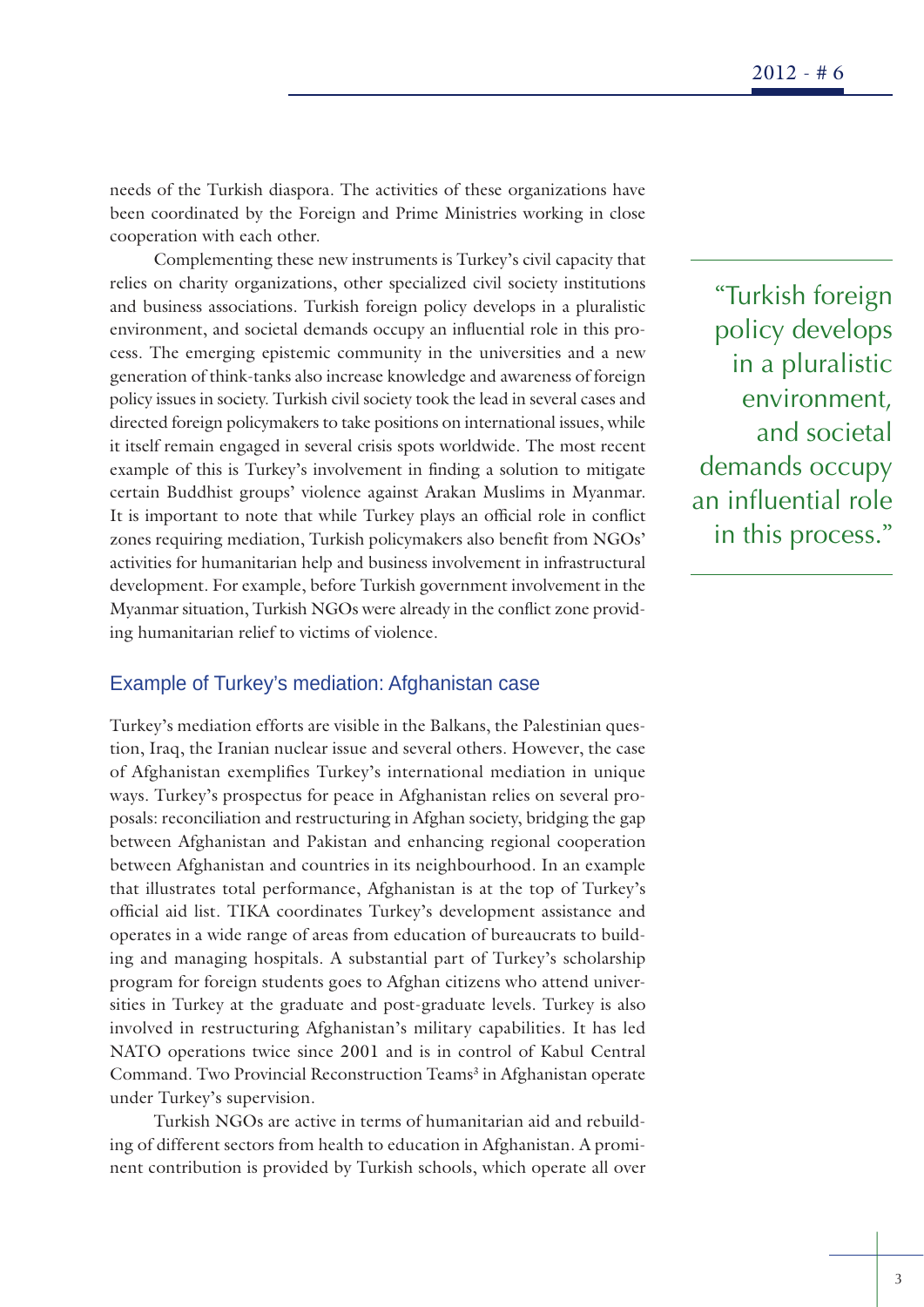"Close bilateral relations based on mutual respect and understanding has enabled Turkey to undertake the role of facilitator between Afghanistan and Pakistan."

Afghanistan, even in areas with considerable security risks. Activities of Turkish Islamic groups, for example the introduction of Quran courses, help to provide a counter current to the Taliban style interpretation of Islam in the country. Turkish businessmen remain particularly active in the construction sector and contribute to infrastructural development in Afghanistan. To a considerable extent, the activities of local NGOs, are funded by the Turkish businessmen active in this geography.

As part of developing a regional approach to Afghanistan's context, Turkey's first step was to overcome the lack of trust between Afghanistan and Pakistan. The Afghanistan-Pakistan-Turkey trilateral process, which started in 2007, serves this purpose. The idea was to create a political platform for handling the problems between the two countries and Afghanistan's situation in general. This summit concentrated in three areas: highlevel political dialogue, security cooperation and development partnership.

While Turkey is not geographically situated in Afghanistan's neighbourhood, at the same time it is trusted in the region by both Afghanistan and neighbouring countries. In this respect, the last Turkey-Afghanistan-Pakistan trilateral summit in November 2011 was significant in that it took place shortly after the assassination of Burhaneddin Rabbani, the President of the High Peace Council of Afghanistan whose death was blamed by Afghan authorities on the Pakistani Taliban. Turkey established a cooperative mechanism for investigating Rabbani's death, which was welcomed by both countries and the wider international community, thus contributing to the lessening of tensions.

Close bilateral relations based on mutual respect and understanding has enabled Turkey to undertake the role of facilitator between Afghanistan and Pakistan. Turkey's persistence in pursuing transparent relations as well as its respect and diligence for their national interests and concerns also assisted Turkey in assuming the role of the trusted party at the inception and continuation of the trilateral process.

As an additional step towards development of a regional approach to Afghanistan's situation, Turkey's next move was the establishment of a regional framework to address the Afghan situation. Here, Turkey's motivation is to develop a regional understanding of the Afghan context, enhancing political dialogue in the wider neighborhood, coordinating the activities of regional organizations and countries for Afghanistan, and contributing to confidence building at the regional level. In support of a regional framework, Turkey launched the Istanbul Process with the participation of Afghanistan and twelve regional countries. The Istanbul Process was also backed by thirteen other countries and nine international organizations. The Istanbul Process operates under the premise of Afghan leadership and regional ownership.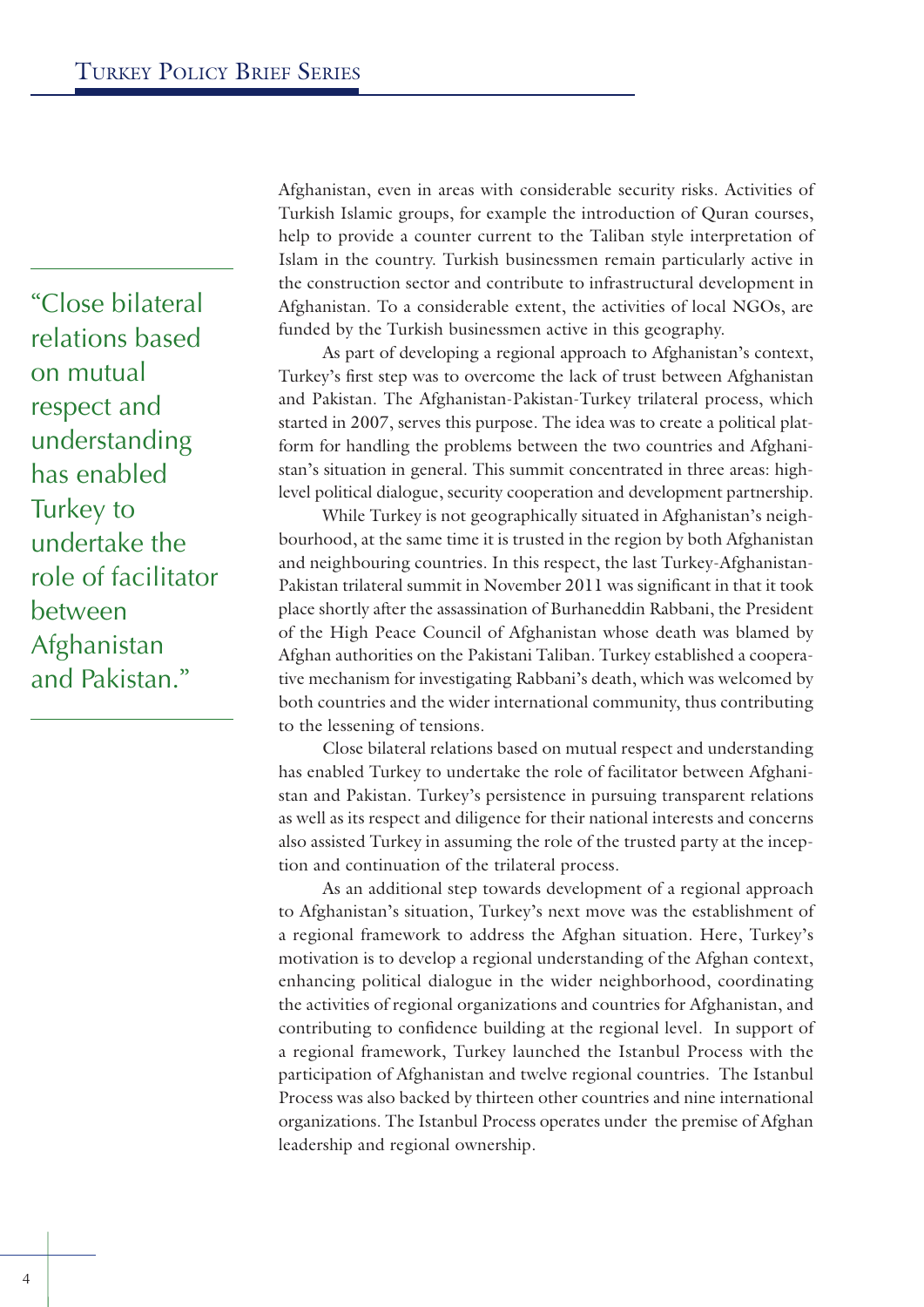# Friends of Mediation Initiative

In addition to the mediation attempts mentioned above, Turkey has also launched the Friends of Mediation initiative at the UN. Turkey and Finland originally proposed the idea of mediation for peace to support UN mechanisms of mediation. The concept was to assist in providing support and guidance for mediation experts. This proposal led to the establishment of the Friends of Mediation group, an entity with benefits from the participation of several countries, international organizations and the UN. Apart from eight regional organizations and the UN itself, there are currently thirty-four countries in this group. Members include a combination of traditional Western and newly emerging mediators, as well as organizations like the African Union, OSCE and the Organization of Islamic Cooperation.

The Friends of Mediation initiative aims to strengthen the idea that mediation is a powerful means for the peaceful solution of conflicts. It attempts to develop a new consciousness on the importance of mediation and to provide support to development of mediation capabilities at the domestic, regional and international levels. The variety of mediators and the expanding scope of domains which mediation plays a role in necessitates work on basic principles and focus on coordination and cooperation of parties. The Friends of Mediation initiative aims to address these issues, one: by creating a platform encompassing a plurality of states and international organizations; two: through mobilization of the UN network to help mobilize increasing international awareness of the initiative.

As we are witnessing in this age of global security problems, the UN role as sole international mediator is no longer sufficient. Countries like Brazil, Turkey and Malaysia are increasingly relevant as parties in international mediations. In addition, non-governmental actors play a growing role in peace processes and conflict resolution initiatives. Turkey and Finland have jointly pointed out a need for mediation as a solution for conflicts as well as for increased reflection on definitions of values, norms, principles and mechanisms for effective international mediation.

At this juncture, Minister Davutoğlu refers to the crisis of global governance and the need for an inclusive order with the widest meaning of the term "global." This would give rise to a more legitimate and inclusive international order and put an end to 'the West and the rest analogy,' thereby playing a bridging role in the international community.

In this line of thought, mediation should benefit from the experiences of different cultures as well as accommodating the differences in a way to enrich the problem solving practices of international mediators. For this purpose, The Friends of Mediation initiative supported the adoption of two Resolutions on mediation in the UN General Assembly in

"The Friends of Mediation initiative aims to strengthen the idea that mediation is a powerful means for the peaceful solution of conflicts."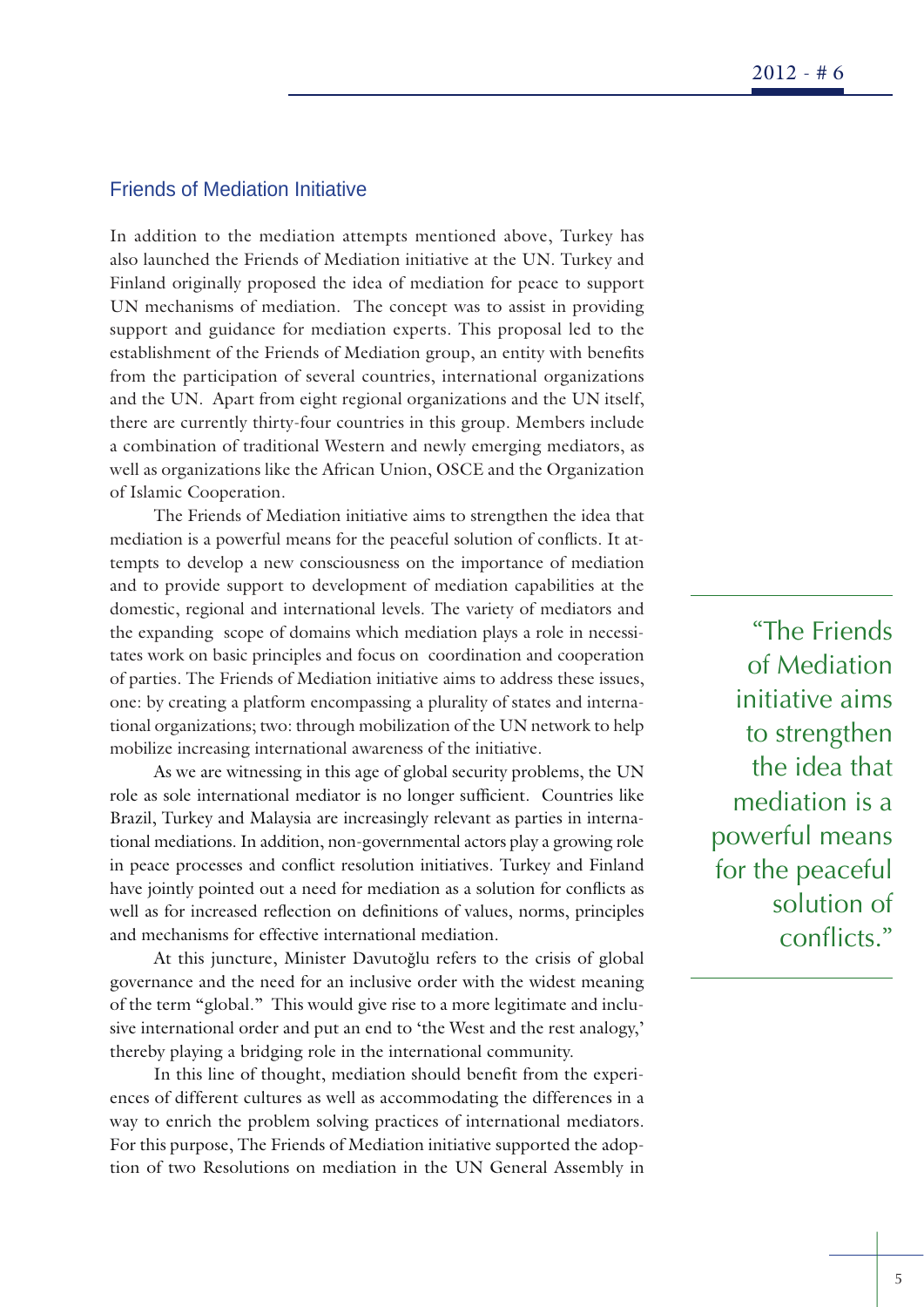2011 and 2012. The latter Resolution provided a Guide for Effective Mediation as its annex, which was distributed by the UN Secretary General in September 2012. The foreign ministers of Friends of Mediation met three times for consultation in due course. Turkey suggested the establishment of a UN mediation center in Istanbul, and officials will work on the modalities of its establishment. On the margins of this initiative, the Turkish foreign ministry organizes conferences and supports development of civil capacity in association with this international project. Again, these outreach attempts constitute yet another illustrative example of Turkey's efforts to develop new instruments to support its multidimensional foreign policy agenda.

# Conclusion

Mediation has become an important component of the new Turkish foreign policy. Turkish policymakers are pursuing an ambitious policy of mediation between conflicting parties throughout the world and of contribution to the understanding of effective mediation at the international level. Turkey's mediation role and attempts for supporting mediation as a means of peace making is more visible than ever.

The sustainability of Turkey's approach will, to a large extent, depend on the success of mediation efforts on the ground and its ability to incorporate lessons learned into the existing approaches to international mediation. Turkey's mediation approach will likely continue to be included in the resolution of future conflicts. The profile of Turkey's mediation will be determined by Turkey's foreign policy performance and its ability to sustain the image of a trusted and capable actor. Turkey's civil society will continue to enhance Turkish mediation initiatives by providing support through the development of greater civil capacity.

The UN Guidelines for Effective Mediation is not in of itself sufficient in dealing with the new challenges of an era of global turmoil. There is a need for a wider plurality of perspectives. The broad international acceptance of Turkey's mediation framework and the transformation of the current mediation practices and structures of the UN will be a long and difficult process. Turkey's main challenge in this regard will be in dealing with resistance from entrenched mediation mechanisms, structures and actors. However, Turkey may benefit from the emerging roles of new State and non-State actors which support a broadening of perspectives on internal mediation. Turkey will remain an effective mediator, but more time is needed to evaluate Ankara's impact on the emergence of a new thinking on mediation in general.

"The sustainability of Turkey's approach will, to a large extent, depend on the success of mediation efforts on the ground and its ability to incorporate lessons learned into the existing approaches to international mediation"